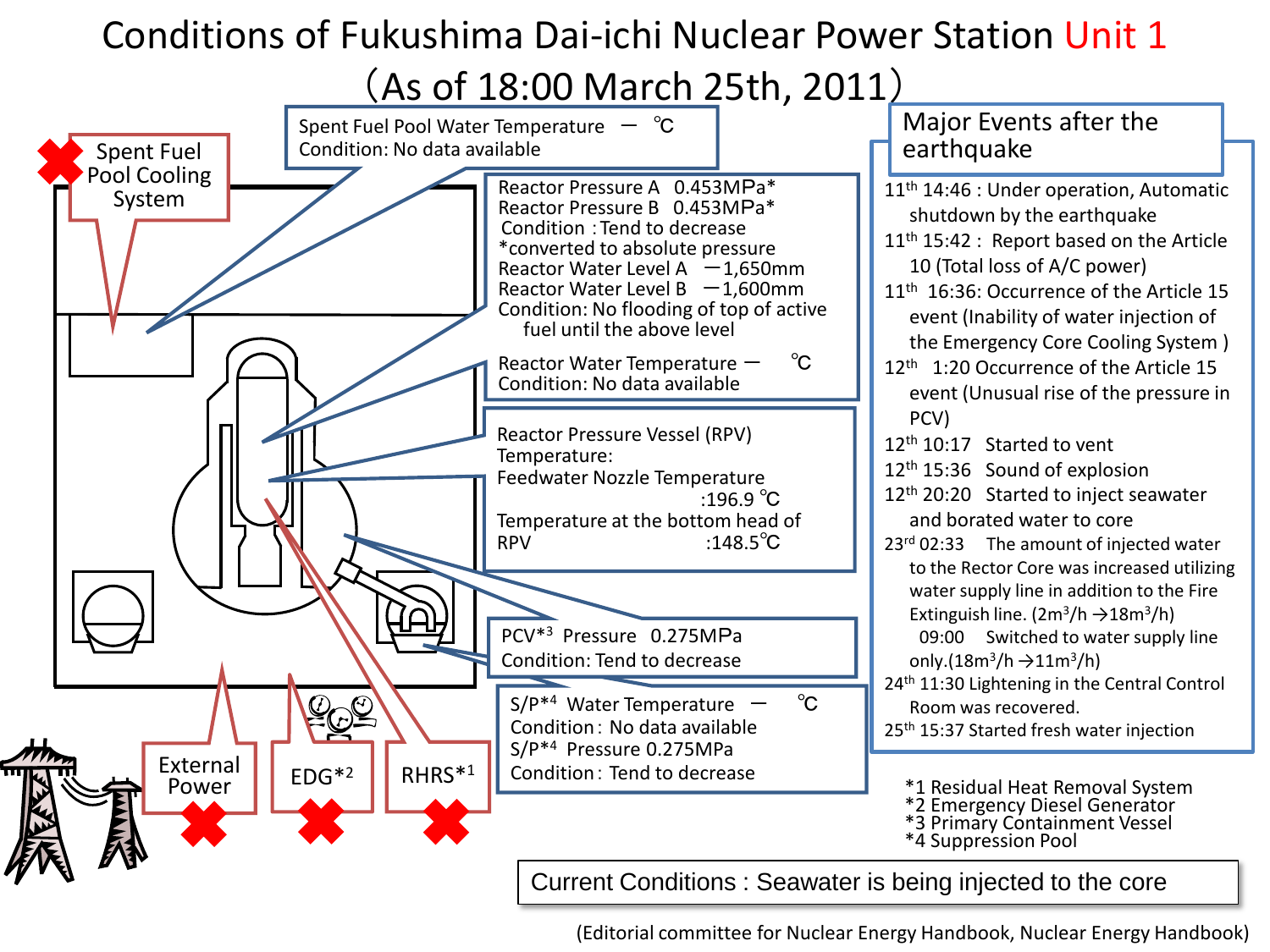## Conditions of Fukushima Dai-ichi Nuclear Power Station Unit 2 (As of 18:00 March 25th, 2011)  $\overline{\phantom{A}}$  Major Events after the

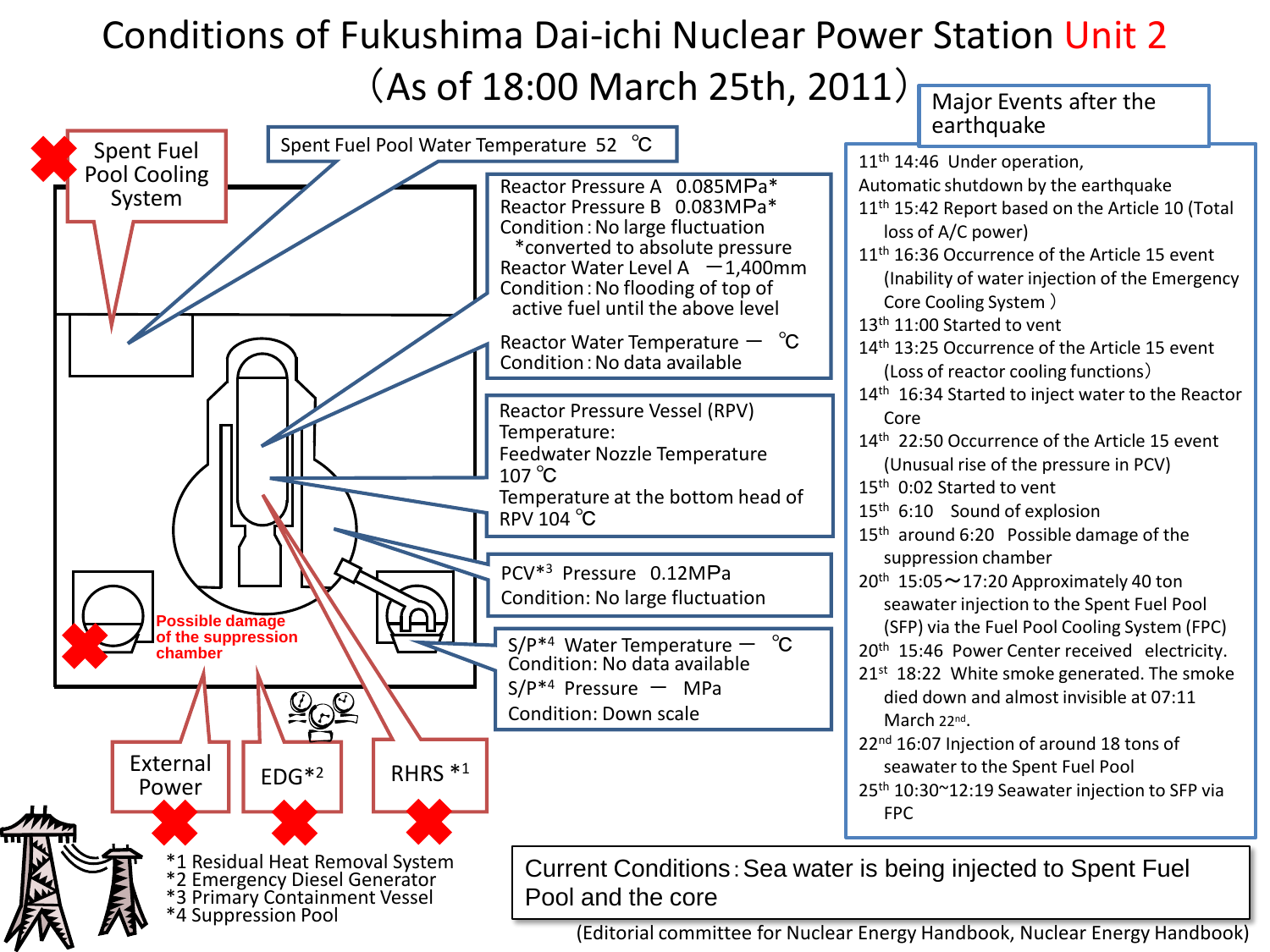# Conditions of Fukushima Dai-ichi Nuclear Power Station Unit 3

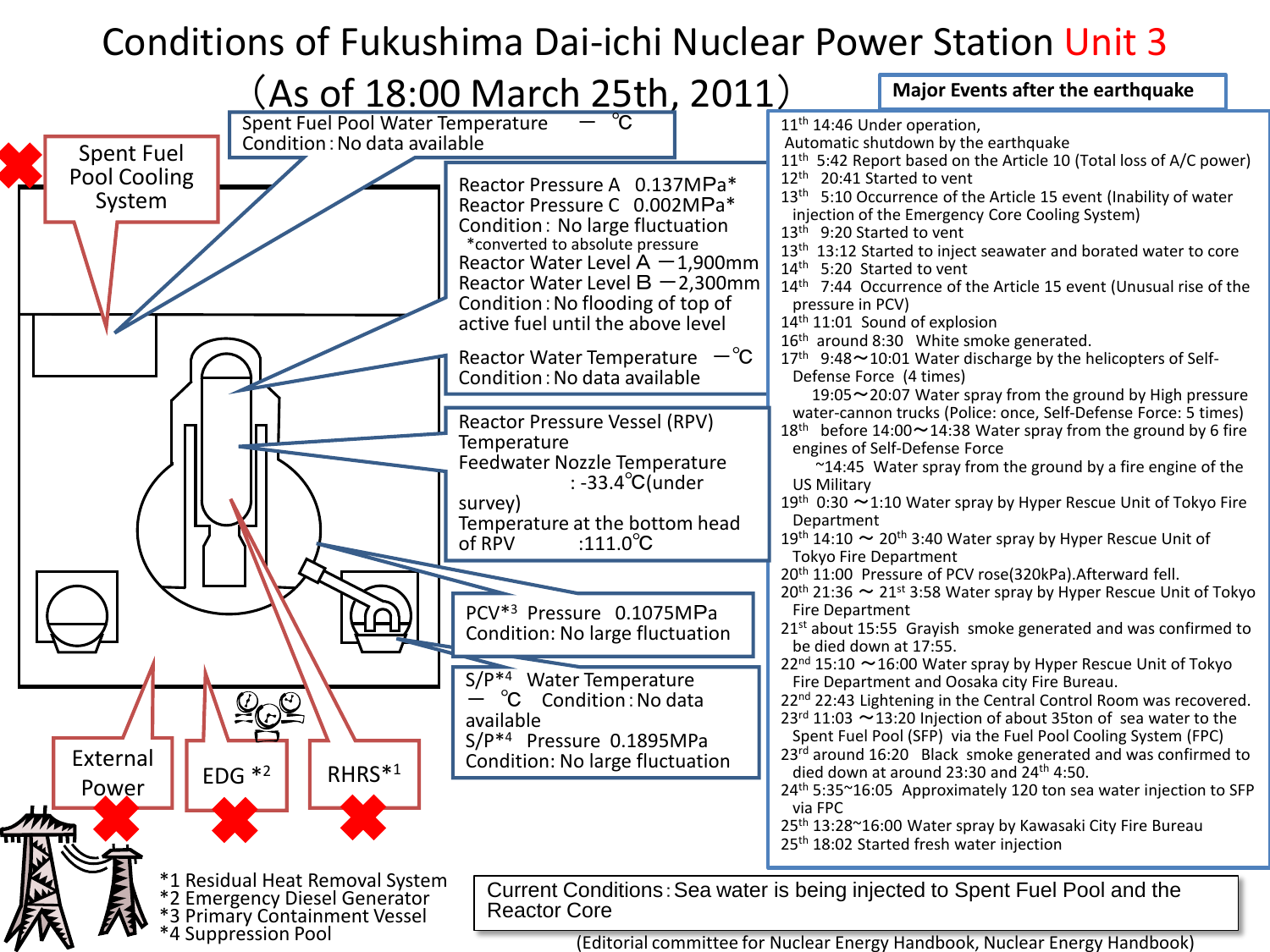#### $\blacksquare$ onditions of Fukushima Dai-ichi Nuclear Power Station Unit Conditions of Fukushima Dai-ichi Nuclear Power Station Unit 4

### $\left\{ \text{A}\right\}$  (S of 18:00 March 25th, 2011)  $\left[ \text{A}\right]$ (As of 18:00 March 25th, 2011)  $\int_{0}^{Major}$  events after the

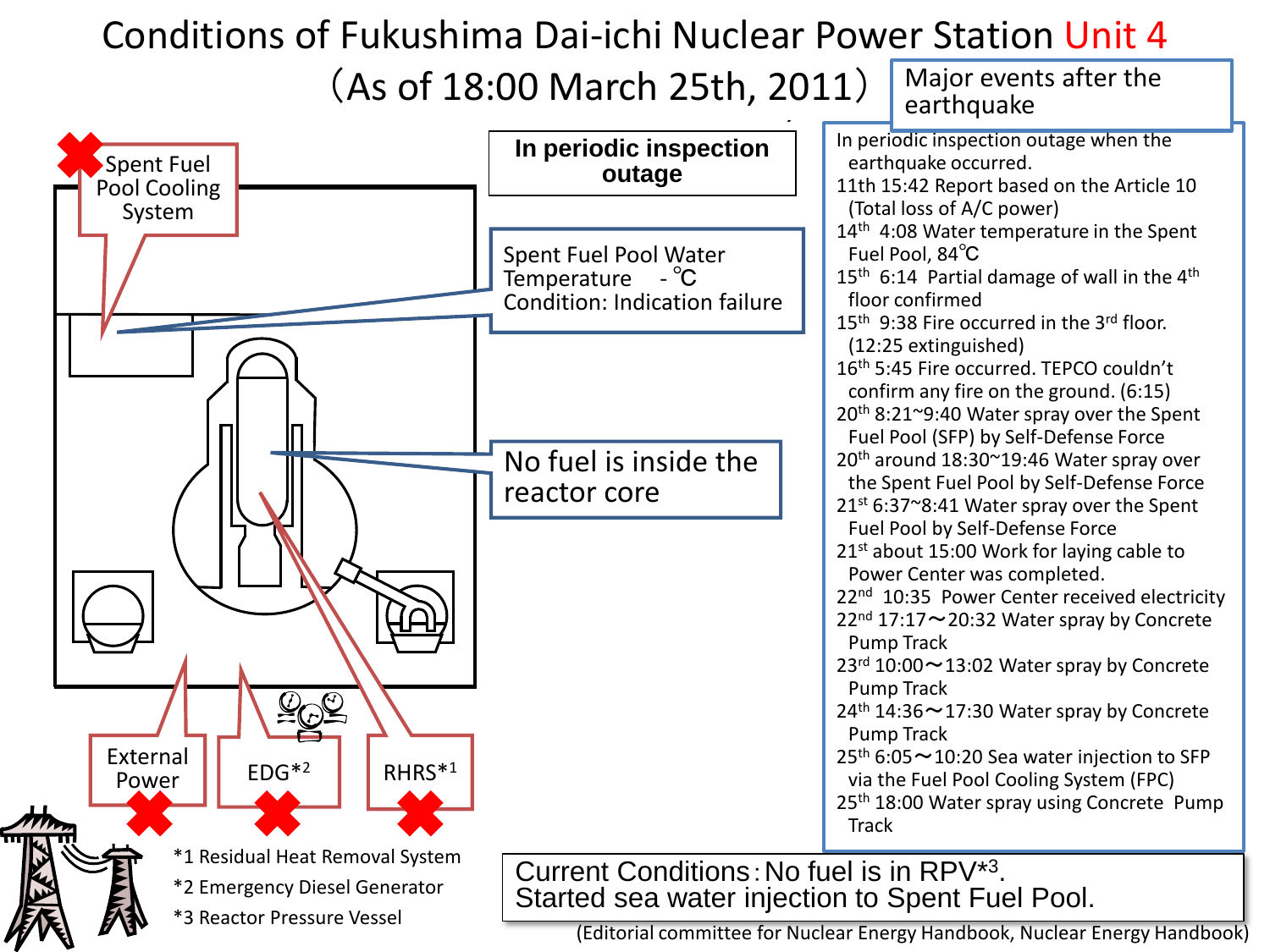## Conditions of Fukushima Dai-ichi Nuclear Power Station Unit 5 (As of 18:00 March 25th, 2011)